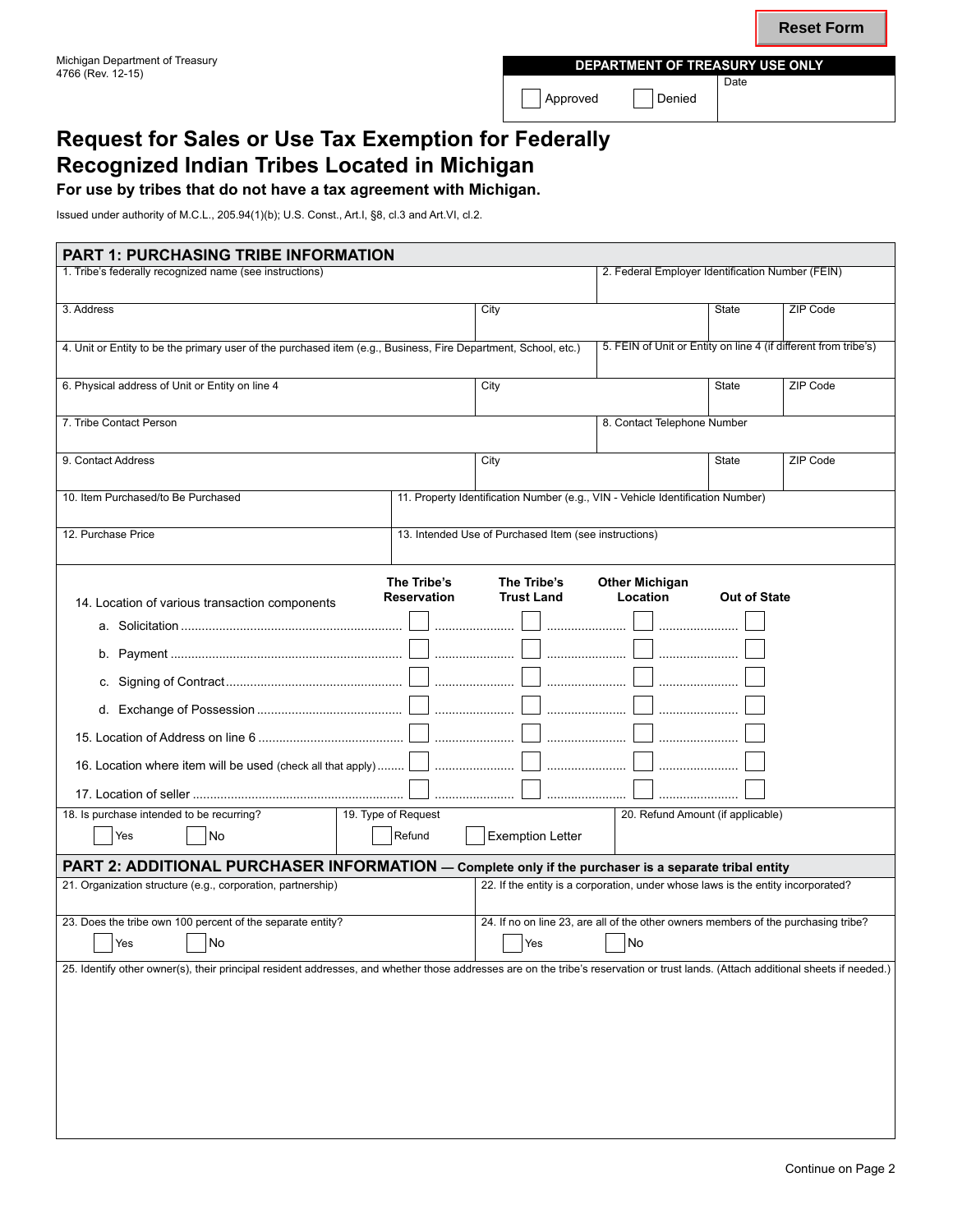| <b>PART 3: SELLER INFORMATION</b>                                                                                                                                                       |                                                                      |                |          |
|-----------------------------------------------------------------------------------------------------------------------------------------------------------------------------------------|----------------------------------------------------------------------|----------------|----------|
| 26. Seller's Name                                                                                                                                                                       |                                                                      |                |          |
|                                                                                                                                                                                         |                                                                      |                |          |
| 27. Seller's Physical Address                                                                                                                                                           | City                                                                 | State          | ZIP Code |
|                                                                                                                                                                                         |                                                                      |                |          |
| 28. Seller's Contact Person                                                                                                                                                             | 29. Contact Telephone Number                                         | 30. Fax Number |          |
|                                                                                                                                                                                         |                                                                      |                |          |
| 31. Seller's Organization structure (if retailer, list type in space provided; see instructions)                                                                                        | 32. Is the retail business wholly owned by the tribe or its members? |                |          |
| Retailer<br>Individual                                                                                                                                                                  | No<br>Yes                                                            | Unknown        |          |
| 33. If yes on line 32, list all owner(s), their principal residence addresses, and whether those addresses are on the tribe's reservation or trust lands.                               |                                                                      |                |          |
| If unknown, write "unknown." (See instructions.) Attach additional sheets if needed.                                                                                                    |                                                                      |                |          |
|                                                                                                                                                                                         |                                                                      |                |          |
|                                                                                                                                                                                         |                                                                      |                |          |
|                                                                                                                                                                                         |                                                                      |                |          |
|                                                                                                                                                                                         |                                                                      |                |          |
|                                                                                                                                                                                         |                                                                      |                |          |
|                                                                                                                                                                                         |                                                                      |                |          |
|                                                                                                                                                                                         |                                                                      |                |          |
|                                                                                                                                                                                         |                                                                      |                |          |
|                                                                                                                                                                                         |                                                                      |                |          |
|                                                                                                                                                                                         |                                                                      |                |          |
|                                                                                                                                                                                         |                                                                      |                |          |
| <b>PART 4: CERTIFICATION</b>                                                                                                                                                            |                                                                      |                |          |
| I declare under penalty of perjury that I am authorized to file this form on behalf of the tribe and that the information provided is true and complete<br>to the best of my knowledge. |                                                                      |                |          |
| <b>Authorized Signature</b>                                                                                                                                                             |                                                                      | Date           |          |
|                                                                                                                                                                                         |                                                                      |                |          |
|                                                                                                                                                                                         |                                                                      |                |          |
| Authorized Signer's Name (print or type)                                                                                                                                                | Title (if applicable)                                                |                |          |
|                                                                                                                                                                                         |                                                                      |                |          |